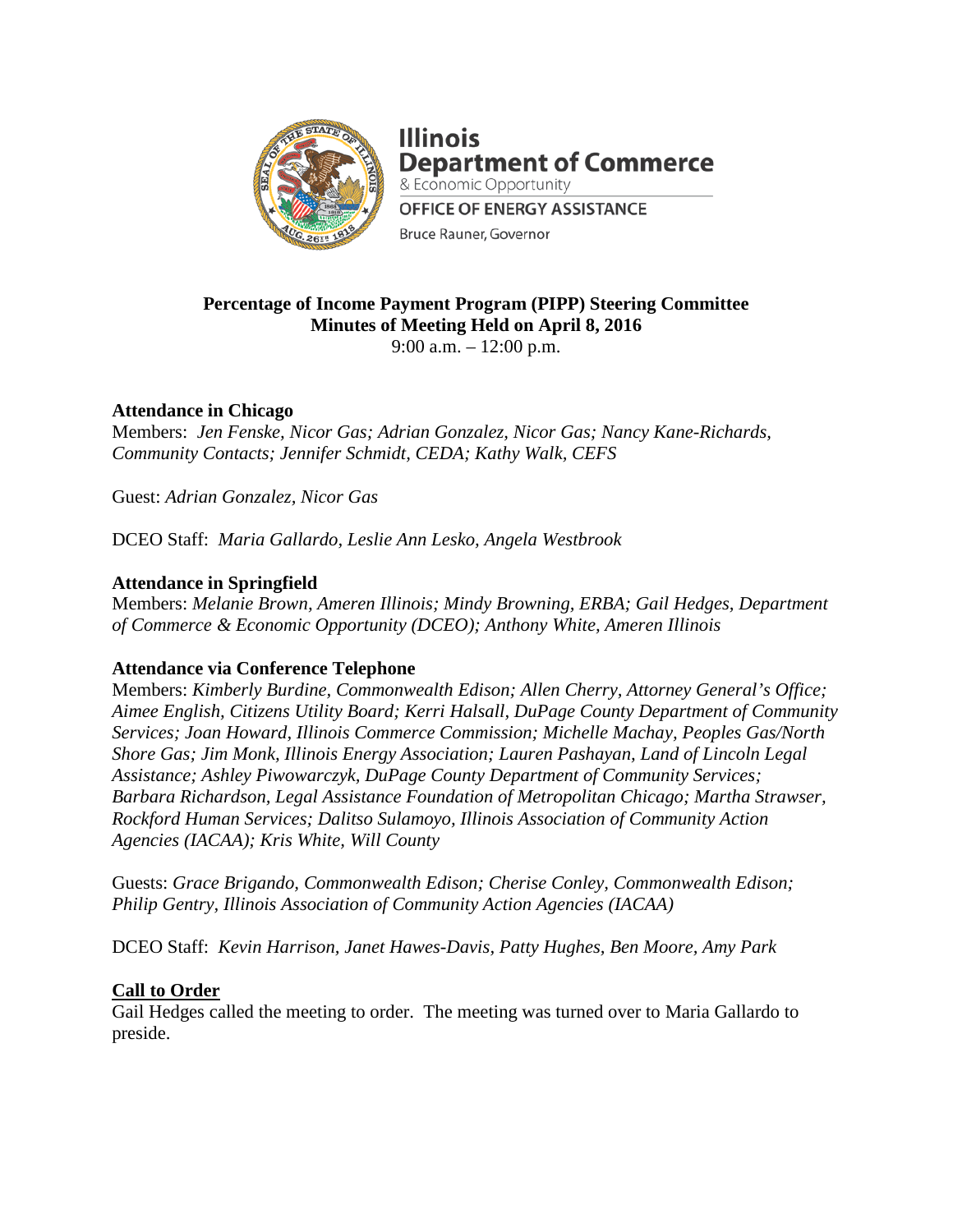## **Approval of Minutes**

Kathy Walk made a motion that the March 1, 2016 minutes be accepted with correction noting that Joan Howard was in attendance via conference telephone. Nancy Kane-Richards seconded the motion. A vote was taken, motion carried.

## **PIPP Discussion Items**

- *Proposed Program Year (PY) 2017 changes to handle demand being greater than funding with no opportunity for non-priority households to apply for PIPP* was discussed.
	- *1) Reduce the Annual Maximum Benefit Amount from \$1,800 to \$1,600 -* This proposed change was discussed in detail during the March 1, 2016 meeting. DCEO legal counsel and one of the advocates met via teleconference to discuss whether this change is protected and allowed according to the Energy Assistance Act. The advocates' position is that DCEO has no authority to make such program change as the Act clearly states that adjustment of the maximum benefit level is not allowed. Advocates indicate that this proposed change may be illegal and is not in the best interest of customers. OEA intends to administer PIPP in PY17 contingent upon spending authority. The department is committed to being fiscally responsible and to administer PIPP in the best interest of customers. OEA will review all funding options to ensure that the non-priority population can also be served.

*OEA Recommendation:* OEA trusts that it has the authority to reduce the maximum benefit level as per the Act. This proposed change is being analyzed. No final decision has been made at this time.

*2) Reduce the Income Eligibility Requirement from 150% of the Federal Poverty Guidelines to 125%* - This proposed change was discussed and feedback received.

*OEA Recommendation:* OEA trusts that it has the authority to reduce the income eligibility as per the Act. However, this proposed change will not be implemented in PY17 as it will present intake challenges.

*3) Client Choice and Establishing a Minimum PIPP Benefit Threshold –* Senior citizen households with higher income levels and lower usage feel secure participating in PIPP. However, PIPP may not be beneficial for these households as their PIPP benefit could be either \$0 or a very small benefit amount. The Act is silent on customer choice of participating in PIPP vs. LIHEAP. LAAs are carrying out a great deal of work for households where the cost of administering PIPP will be higher than the benefit the customer receives. The minimum PIPP benefit amount is not currently included in the Business Rules. The Committee and advocates are not comfortable with this legal argument without having DCEO legal counsel present argument to substantiate that this change in customer choice is legal. Advocates guard the integrity of the statute and recommend that legal authority is presented at this time.

*OEA Recommendation:* OEA recommends implementing this proposed rule change. OEA will be in contact with legal counsel and will provide an update at the next PIPP Steering Committee meeting.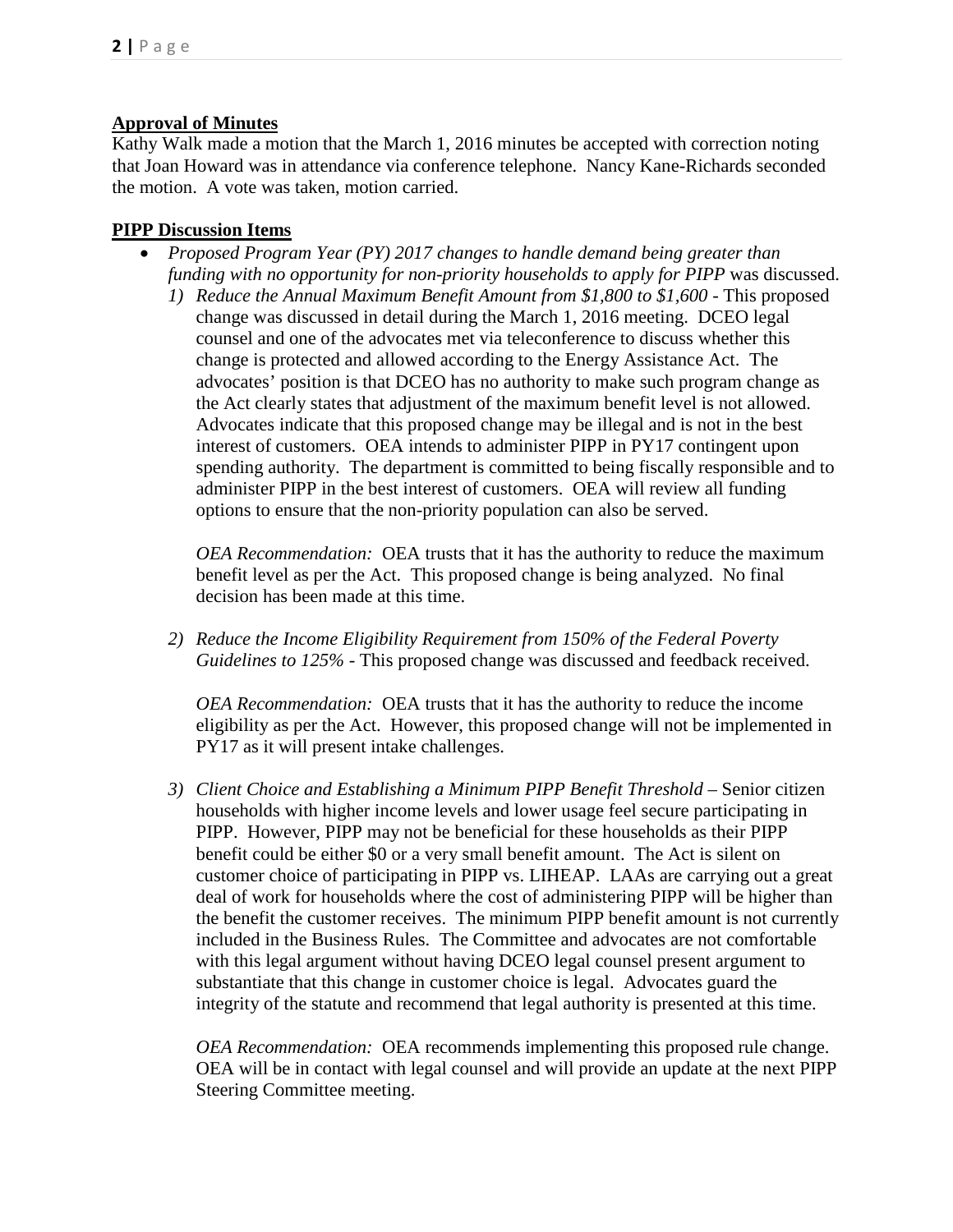• *Arrearage Reduction Plan (ARP) for Direct Vendor Payment (DVP) Participants-*DCEO legal counsel and advocates trusts that this proposed change is protected by the Act. It is the intention of OEA to rewrite LIHEAP.net so that it's capable of accommodating this proposed change. Utilities would require additional resources to implement a tracking mechanism to determine whether the ARP vs. DVP is a better customer choice. Utilities indicated that discussion must be held with their information technology staff. The DCEO Office of Information Management indicates that, although this is a good idea, time will not allow this change to be implemented in PY17. When the DVP benefit amount is more than the PIPP benefit amount and the ARP is zero, applicants must then be offered a DVP.

*OEA Recommendation:* OEA trusts that it has the authority to implement this proposed change as per the Act. This change will not be implemented in PY17 due to technology constraints.

- *PIPP Start Up Plan -* OEA intends to start PIPP along with LIHEAP in September contingent on the state budget and appropriation authority to expend federal and state LIHEAP funds. Capitol Strategies returning for Single Tracking and Reporting System (STARS) program support was discussed. Contracts and grants for PY17 are suspended at this time. Therefore, Capitol Strategies will not be returning at this time. Legislation is currently being adopted to establish a contingency appropriation that will allow state and federal spending authority without a budget. Senate bill 3281 has been filed with the committee and has approximately 20 co-sponsors. OEA has not received any additional information on the funding status from the Governor's office at this time. Discussion of receiving funding authorization to ensure a September start-up for PIPP was discussed. LAAs discussed start-up times that are best to train staff and prepare for the program year.
- *Review of the Final Draft of the PIPP Business Rules Approved by the Policy Advisory Council (PAC) -* A handout of the overview was provided and discussed. The overview of changes was also discussed during the March 1, 2016 meeting. No further comments were received. OEA will circulate the final document prior to the July meeting.
- *Zero Income Households –* Overall review is being conducted.OEA has an inter-agency agreement with DHS to verify questionable applications and/or disputes of social security numbers. Only OEA staff currently has access to this database. DHS will launch a new database system in July. The department is requesting that LAAs are also included to have permissions for accessing this system. The department is concerned that clients who have zero income are enrolled in PIPP. As part of the PIPP requirements, a PIPP client has a Client Payment Responsibility (CPR). Therefore, this poses the question as to how zero income households can pay their monthly CPR. OEA feels that this population may be better served through LIHEAP.